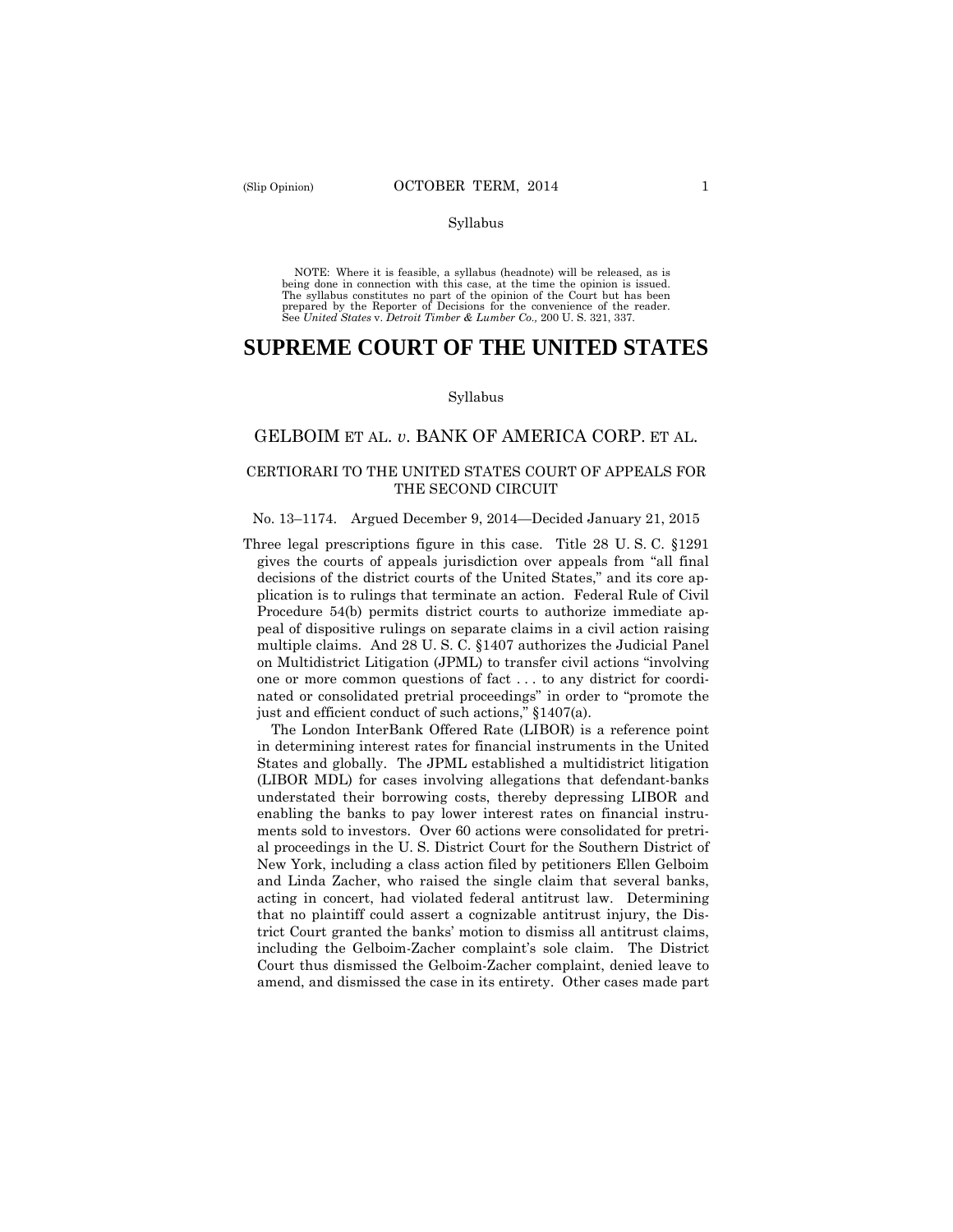#### Syllabus

of the LIBOR MDL, however, presented discrete claims which remained before the District Court. Assuming that the Gelboim-Zacher plaintiffs were entitled to an immediate appeal of right under §1291, the District Court granted Rule 54(b) certifications authorizing the plaintiffs in some of the multiple-claim actions to appeal the dismissal of their antitrust claims while their other claims remained pending in the District Court. On its own initiative, the Second Circuit dismissed the Gelboim-Zacher appeal because the order appealed from did not dispose of all of the claims in the consolidated action. The District Court thereafter withdrew its Rule 54(b) certifications.

*Held*: The order dismissing their case in its entirety removed Gelboim and Zacher from the consolidated proceeding, thereby triggering their right to appeal under §1291.

Because cases consolidated for MDL pretrial proceedings ordinarily retain their separate identities, an order disposing of one of the discrete cases in its entirety should qualify under §1291 as an appealable final decision. Section 1407 refers to individual "actions" transferrable to a single district court, not to a monolithic multidistrict "action" created by transfer. See *Lexecon Inc.* v. *Milberg Weiss Bershad Hynes & Lerach*, 523 U. S. 26, 37. And §1407(a)'s language—"at or before the conclusion of . . . pretrial proceedings," each transferred action must be remanded to the originating district "unless [the action] shall have been previously terminated"—indicates Congress' anticipation that, during the pendency of pretrial proceedings, final decisions might be rendered in one or more of the actions consolidated pursuant to §1407. The District Court's order dismissing the Gelboim-Zacher complaint was a final decision. The District Court completed its adjudication of petitioners' complaint and terminated their action. Petitioners thus are no longer participants in the consolidated proceedings. Nothing about the initial consolidation of their civil action with other LIBOR MDL cases renders the dismissal of their complaint tentative or incomplete.

To hold, as the banks contend, that no appeal of right accrues until a §1407 consolidation ends would leave plaintiffs like Gelboim and Zacher in a quandary about the event that triggers the 30-day period for taking an appeal. The sensible solution to the appeal-clock trigger is to allow an immediate appeal in a case such as this, where the transferee court in an MDL grants a defendant's dispositive motion on every claim (or the sole claim) in a transferred case. The banks are also concerned about allowing plaintiffs with the weakest cases to appeal because their complaint states only one claim, while leaving those with stronger cases unable to appeal simultaneously because they have other pending claims. But that concern is attended to by Rule 54(b), which authorizes district courts to grant certifications to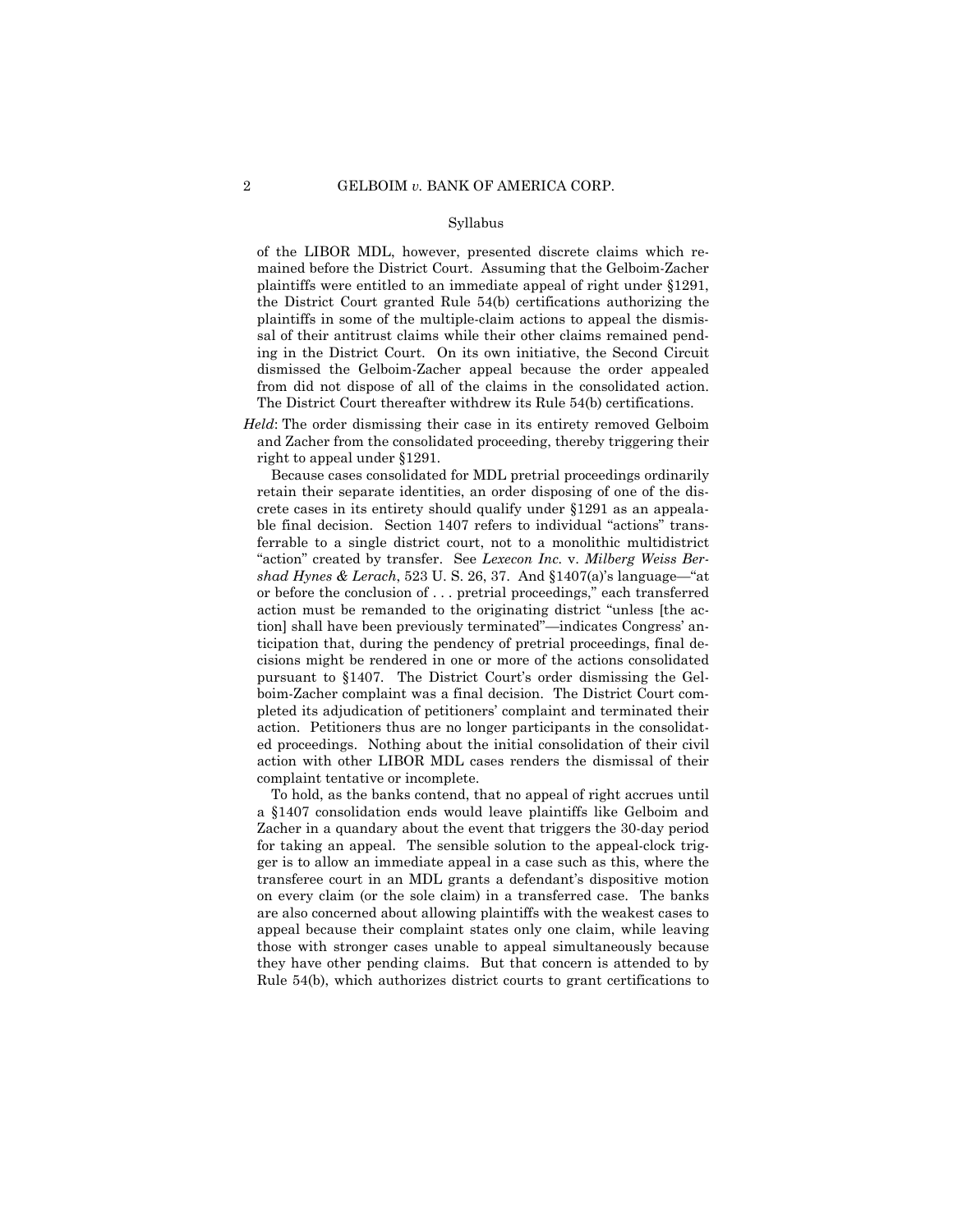### Syllabus

parties with multiple-claim complaints, thereby enabling plaintiffs in actions that have not been dismissed in their entirety to pursue immediate appellate review of discrete claims. The District Court did that in this very case. Rule 54(b), however, is of no avail to Gelboim and Zacher, who asserted only one claim. See *Sears, Roebuck & Co.*  v. *Mackey*, 351 U. S. 427, 435. Section 1292(b)—which allows district courts to designate for review certain interlocutory orders—is also inapposite here, for there is nothing "interlocutory" about the dismissal order in the Gelboim-Zacher action. Pp. 6–10.

Reversed and remanded.

GINSBURG, J., delivered the opinion for a unanimous Court.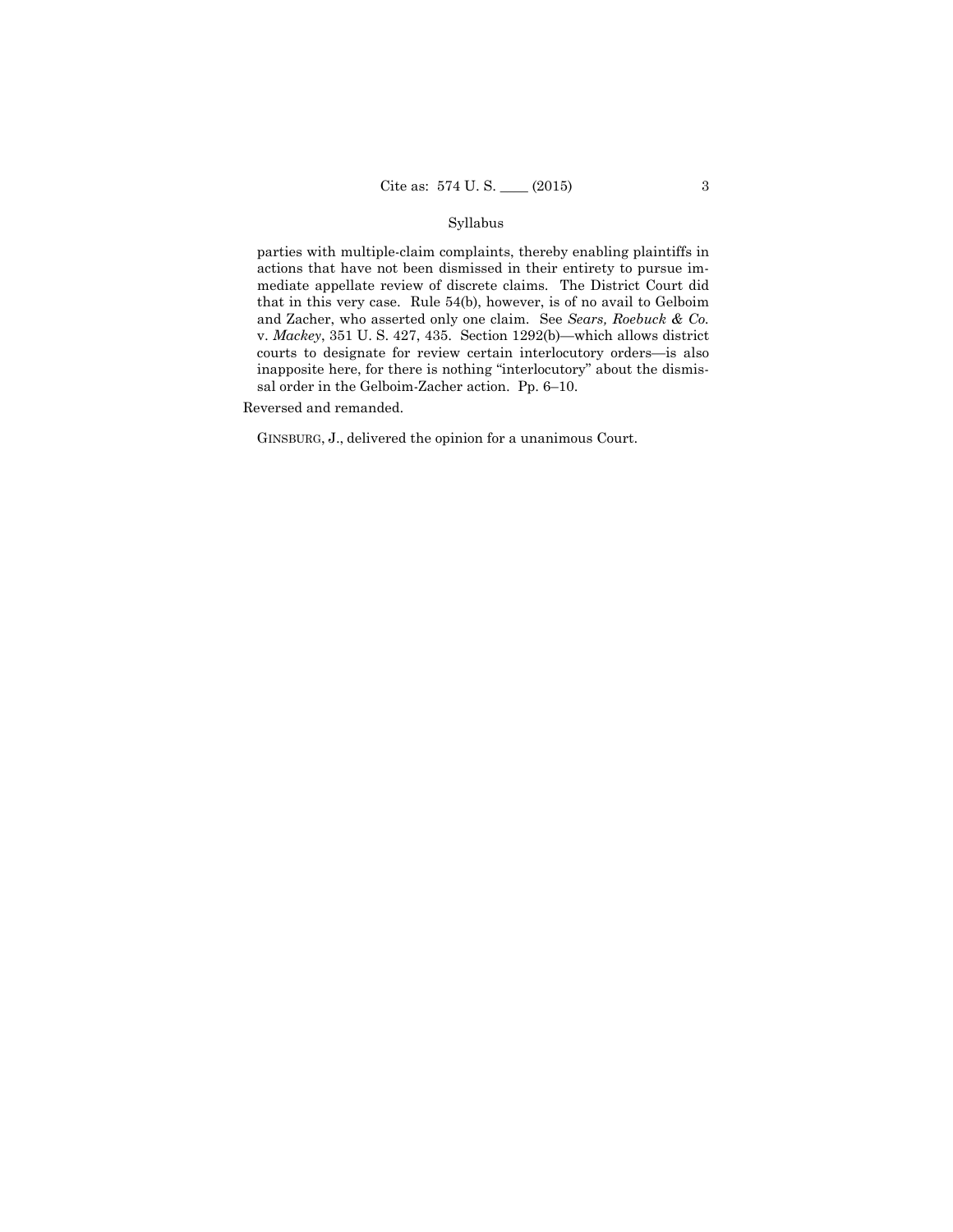preliminary print of the United States Reports. Readers are requested to notify the Reporter of Decisions, Supreme Court of the United States, Wash- ington, D. C. 20543, of any typographical or other formal errors, in order that corrections may be made before the preliminary print goes to press. NOTICE: This opinion is subject to formal revision before publication in the

### $\frac{1}{2}$  , where  $\frac{1}{2}$ **SUPREME COURT OF THE UNITED STATES**

### $\frac{1}{2}$  ,  $\frac{1}{2}$  ,  $\frac{1}{2}$  ,  $\frac{1}{2}$  ,  $\frac{1}{2}$  ,  $\frac{1}{2}$ No. 13–1174

# ELLEN GELBOIM, ET AL., PETITIONERS *v.* BANK OF AMERICA CORPORATION ET AL.

# ON WRIT OF CERTIORARI TO THE UNITED STATES COURT OF APPEALS FOR THE SECOND CIRCUIT

#### [January 21, 2015]

### JUSTICE GINSBURG delivered the opinion of the Court.

An unsuccessful litigant in a federal district court may take an appeal, as a matter of right, from a "final decisio[n] of the district cour[t]."  $28$  U. S. C. §1291. The question here presented: Is the right to appeal secured by §1291 affected when a case is consolidated for pretrial proceedings in multidistrict litigation (or MDL) authorized by 28 U. S. C. §1407?

 United States District Court for the Southern District of Petitioners Ellen Gelboim and Linda Zacher filed in the New York a class-action complaint raising a single claim. They alleged that a number of banks, acting in concert, had violated federal antitrust law. Their case was consolidated for pretrial proceedings together with some 60 other cases, commenced in different districts, raising "one or more common questions of fact," §1407(a).

The defendant banks, respondents here, moved to dismiss the Gelboim-Zacher complaint on the ground that the plaintiffs had suffered no antitrust injury. The District Court granted the motion, denied leave to amend the complaint, and dismissed the case in its entirety. Other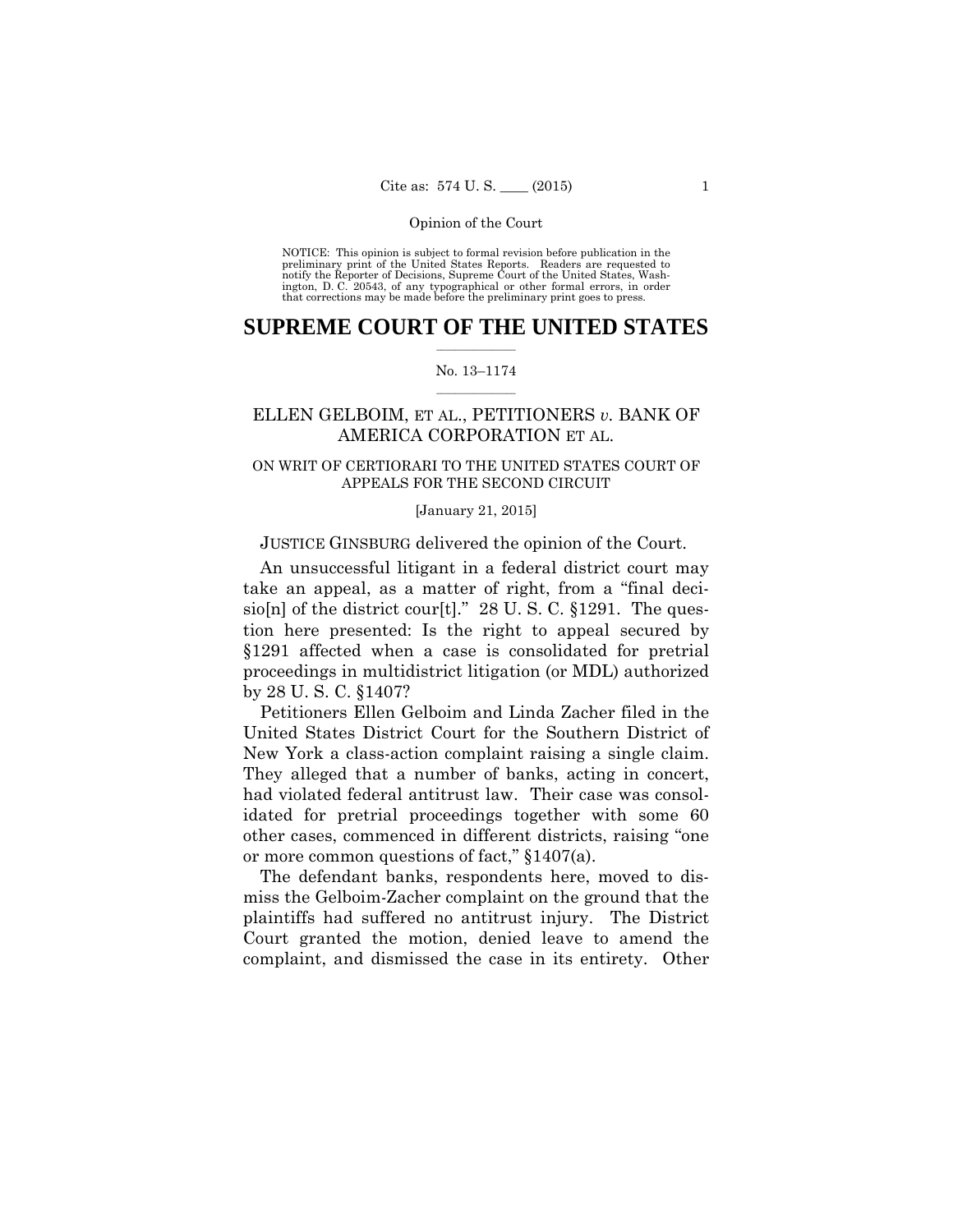cases made part of the multidistrict pretrial proceedings, however, presented discrete claims and remained before the District Court.

The Court of Appeals for the Second Circuit, acting on its own motion, dismissed the appeal filed by Gelboim and Zacher for want of appellate jurisdiction. We reverse the Second Circuit's judgment and hold that the Gelboim-Zacher complaint retained its independent status for purposes of appellate jurisdiction under §1291. Petitioners' right to appeal ripened when the District Court dismissed their case, not upon eventual completion of multidistrict proceedings in all of the consolidated cases.

I

Three legal prescriptions figure in this case: Title 28 U. S. C. §§1291 and 1407, and Federal Rule of Civil Procedure 54(b).

Section 1291 gives the courts of appeals jurisdiction over appeals from "all final decisions of the district courts of the United States." A "final decision" is one "by which a district court disassociates itself from a case." *Swint* v. *Chambers County Comm'n*, 514 U. S. 35, 42 (1995). While decisions of this Court have accorded §1291 a "practical rather than a technical construction," *Mohawk Industries, Inc.* v. *Carpenter*, 558 U. S. 100, 106 (2009) (quoting *Cohen*  v. *Beneficial Industrial Loan Corp.*, 337 U. S. 541, 546 (1949)), the statute's core application is to rulings that terminate an action, see *Catlin* v. *United States*, 324 U. S. 229, 233 (1945) (final decision is "one which ends the litigation on the merits and leaves nothing for the court to do but execute the judgment").

Rule 54(b) permits district courts to authorize immediate appeal of dispositive rulings on separate claims in a civil action raising multiple claims:

"When an action presents more than one claim for relief . . . or when multiple parties are involved, the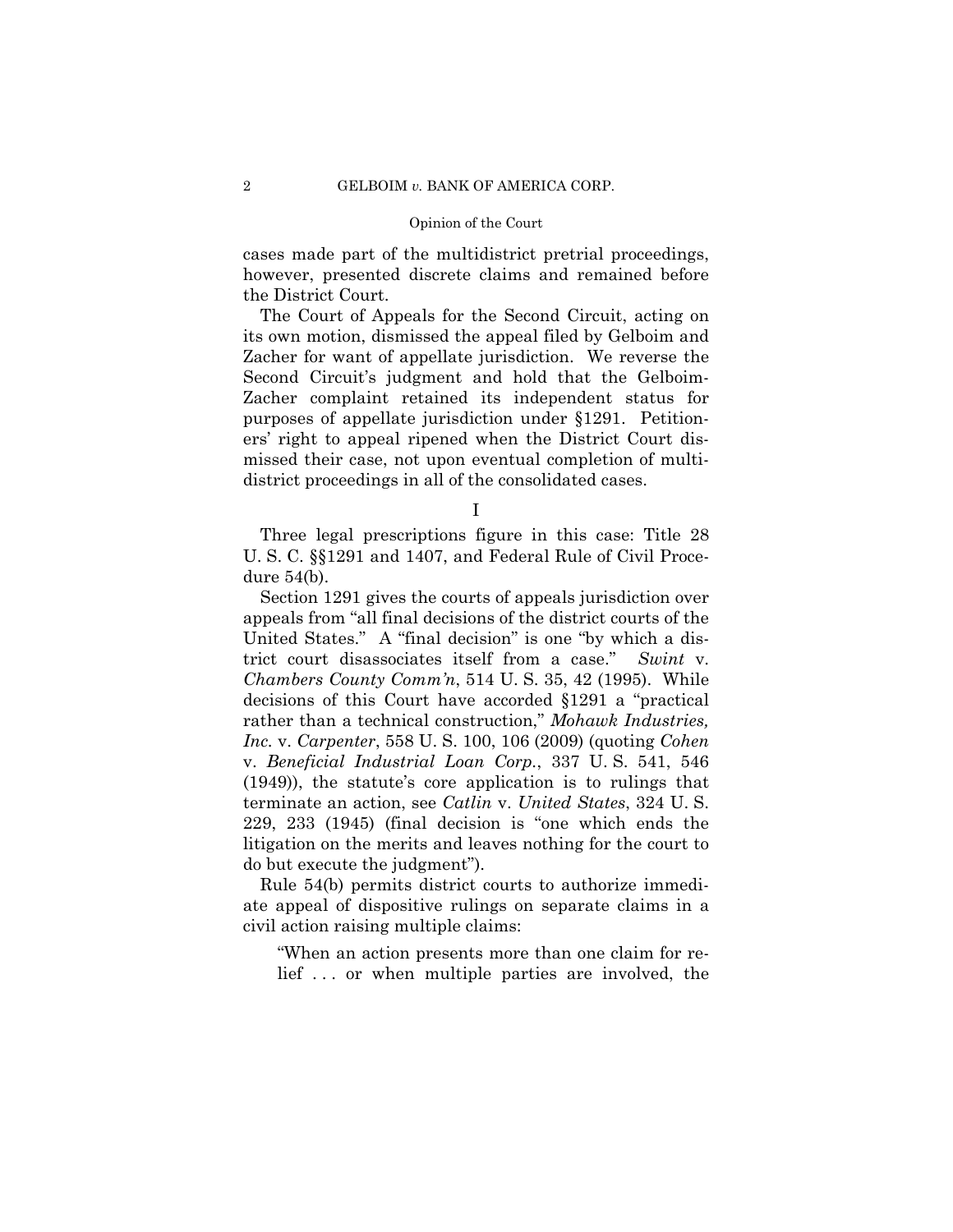court may direct entry of a final judgment as to one or more, but fewer than all, claims or parties only if the court expressly determines that there is no just reason for delay."1

Rule 54(b) relaxes "the former general practice that, in multiple claims actions, *all* the claims had to be finally decided before an appeal could be entertained from a final decision upon any of them." *Sears, Roebuck & Co.* v. *Mackey*, 351 U. S. 427, 434 (1956). The Federal Rules allow a plaintiff to "state [in one complaint] as many separate claims  $\ldots$  as it has." Rule 8(d)(3). Rule 54(b) was adopted in view of the breadth of the "civil action" the Rules allow, specifically "to avoid the possible injustice" of "delay[ing] judgment o[n] a distinctly separate claim [pending] adjudication of the entire case." Report of Advisory Committee on Proposed Amendments to Rules of Civil Procedure 70 (1946) (explaining that Rule 54(b) was recast in 1946 to avoid confusion and misapplication); see *Dickinson* v. *Petroleum Conversion Corp.*, 338 U. S. 507, 511 (1950) (Rule 54(b) responded to liberalized joinder of claims and parties under the Federal Rules, which "increased the danger of hardship and denial of justice through delay if each issue must await the determination of all issues as to all parties before a final judgment can be had"). The Rule thus aimed to augment, not diminish, appeal opportunity.

Section 1407 is of more recent vintage. Enacted in 1968 in response to a growing number of complex but related cases filed in multiple districts, §1407 authorizes the Judicial Panel on Multidistrict Litigation (JPML) to transfer civil actions "involving one or more common questions

<sup>&</sup>lt;sup>1</sup>Compare Rule 54(b), which lodges discretion to authorize appeals in district courts, with Federal Rule of Civil Procedure 23(f), which authorizes courts of appeals to permit an immediate appeal from a district court order granting or denying class-action certification.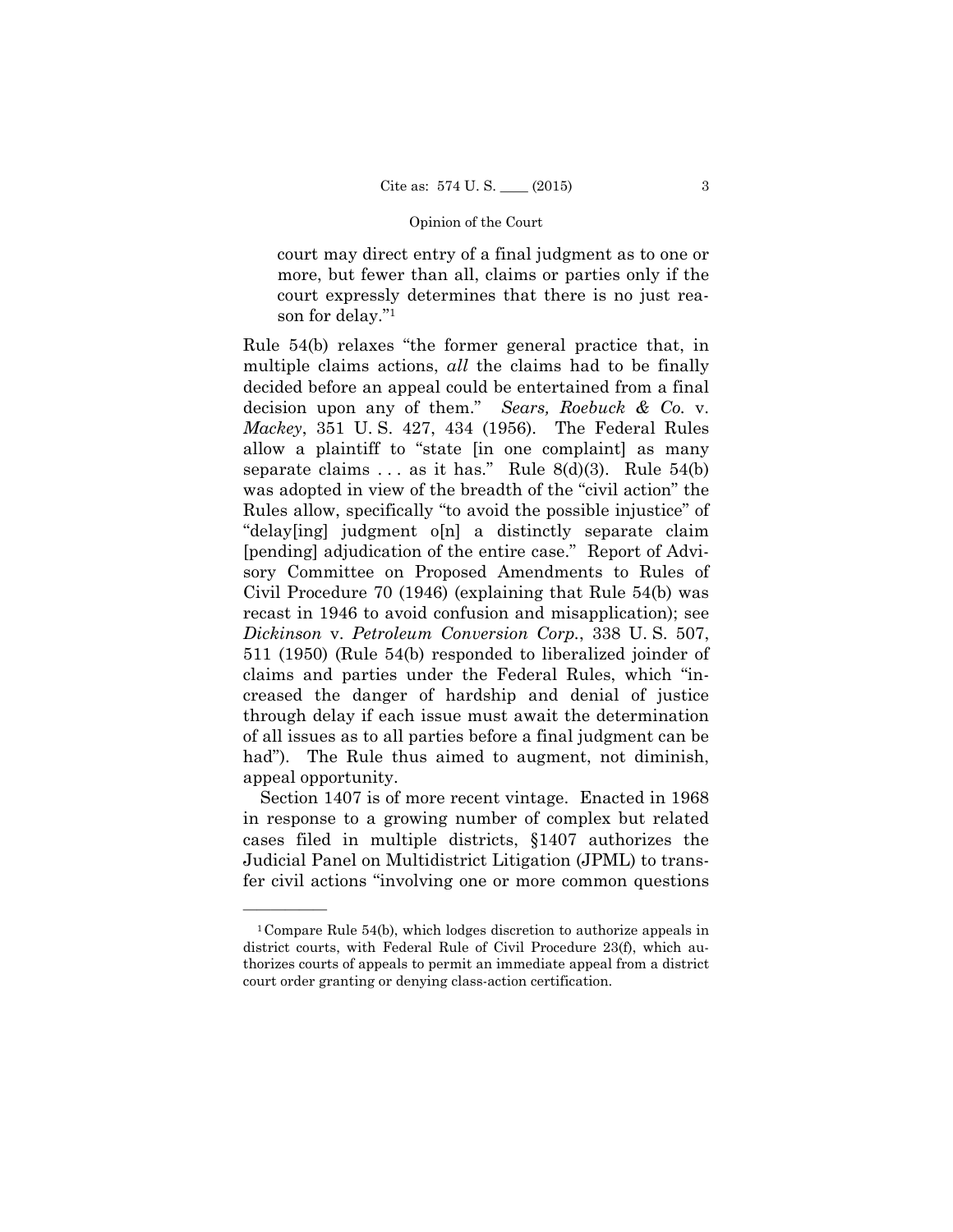of fact . . . to any district for coordinated or consolidated pretrial proceedings" in order to "promote the just and efficient conduct of such actions." §1407(a); see H. R. Rep. No. 1130, 90th Cong., 2d Sess., 2 (1968) (§1407 codified procedures used in the early 1960's to resolve more than 1,800 separate actions filed against electrical equipment manufacturers in 33 District Courts, all of the actions seeking damages for antitrust law violations).

Transfer under §1407 aims to "eliminate duplication in discovery, avoid conflicting rulings and schedules, reduce litigation cost, and save the time and effort of the parties, the attorneys, the witnesses, and the courts." Manual for Complex Litigation §20.131, p. 220 (4th ed. 2004). "Each action" transferred pursuant to §1407, the provision instructs, "shall be remanded by the panel at or before the conclusion of . . . pretrial proceedings to the district from which it was transferred unless it shall have been previously terminated." §1407(a).

# II

The London InterBank Offered Rate (LIBOR) is a benchmark interest rate disseminated by the British Bankers' Association based on the rate at which certain banks predict they can borrow funds. LIBOR is a reference point in determining interest rates for financial instruments in the United States and globally.

 to pay lower interest rates on financial instruments sold to In August 2011, the JPML established MDL No. 2262 (LIBOR MDL) for cases involving allegations that the banks named as defendants understated their borrowing costs, thereby depressing LIBOR and enabling the banks investors. *In re Libor-Based Financial Instruments Antitrust Litigation*, 802 F. Supp. 2d 1380 (JPML 2011). Composing the LIBOR MDL, over 60 actions, commenced in California, Illinois, Iowa, Kansas, Massachusetts, Minnesota, New Jersey, New York, Ohio, Pennsylvania, Texas,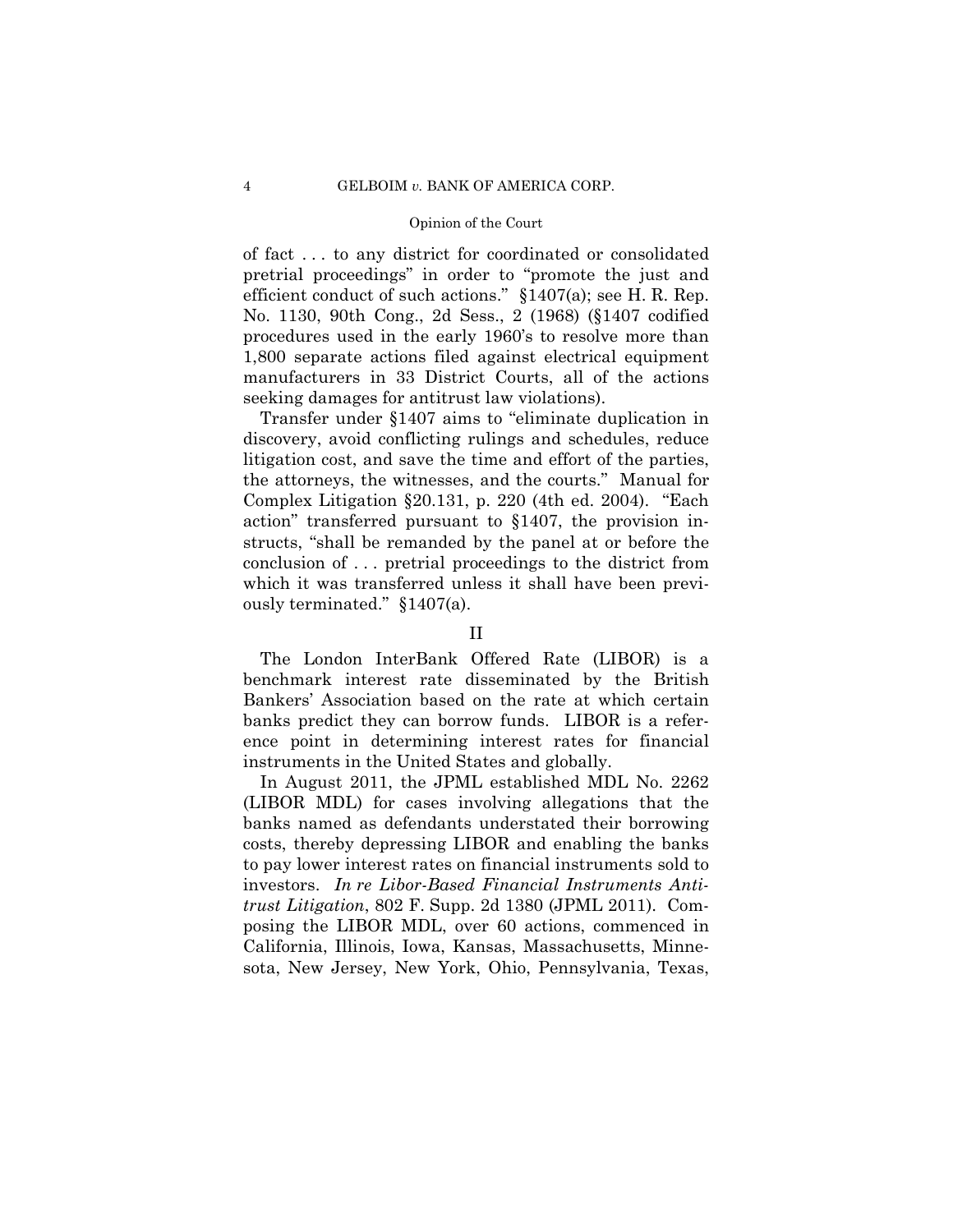Virginia, and Wisconsin, were coordinated or consolidated for pretrial proceedings in the United States District Court for the Southern District of New York.

In June 2012, the District Court entertained a motion to dismiss four categories of cases included in the MDL. The first three categories involved putative class actions, each with a single lead case: (1) the Gelboim-Zacher action, filed on behalf of purchasers of bonds with LIBOR-linked interest rates; (2) an action filed on behalf of purchasers of over-the-counter LIBOR-based instruments (OTC plaintiffs); (3) an action filed on behalf of purchasers of LIBORbased instruments on exchanges (Exchange plaintiffs). The fourth category, not relevant here, comprised a set of individual actions filed by Charles Schwab Corporation and related entities. The Gelboim-Zacher complaint asserted a federal antitrust claim under §1 of the Sherman Act, 15 U. S. C. §1, and that claim only, while the complaints in the other actions asserted a federal antitrust claim in addition to other differently based federal and state claims.

Determining that no plaintiff could assert a cognizable antitrust injury, the District Court granted the banks' motion to dismiss plaintiffs' antitrust claims—the sole claim raised in the Gelboim-Zacher complaint. Assuming that the Gelboim-Zacher plaintiffs were entitled to an immediate appeal of right under §1291 because their suit had been "dismissed in [its] entirety," App. to Pet. for Cert. 219a, the District Court granted Rule 54(b) certifications to the OTC and Exchange plaintiffs authorizing them to appeal the dismissal of their antitrust claims while their other claims remained pending in the District Court.

On its own initiative, the Second Circuit dismissed the Gelboim-Zacher appeal because the "orde[r] appealed from did not dispose of all claims in the consolidated action."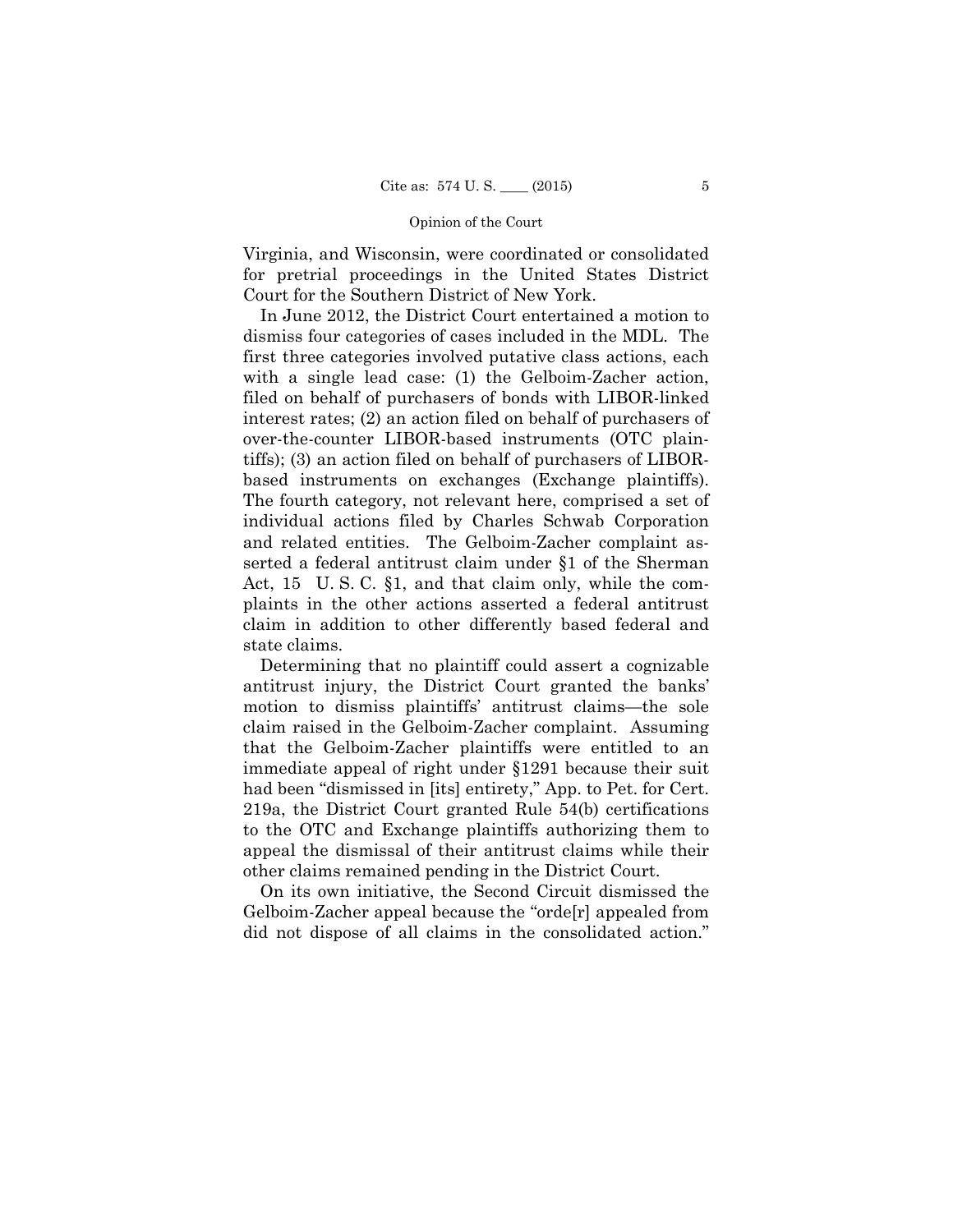*Id.*, at 2a.<sup>2</sup> The District Court thereafter withdrew its Rule 54(b) certifications in the OTC and Exchange plaintiffs' actions and, "given the reaction of the Second Circuit," App. 294, denied petitioners' request for a Rule 54(b) certification.

We granted review of the Second Circuit's judgment dismissing the Gelboim-Zacher appeal.  $573$  U.S. (2014). Before this Court, petitioners Gelboim and Zacher contend that the order dismissing their case in its entirety removed them from the consolidated proceeding, thereby triggering their right to appeal under §1291. Respondent banks urge that consolidated cases proceed as one unit for the duration of the consolidation. Consequently, they maintain, there is no appeal of right from an order dismissing fewer than all consolidated claims, thus the sole avenue for appeal while the consolidation continues is Rule 54(b). Agreeing with Gelboim and Zacher, we reverse the Court of Appeals' judgment.

# III

Cases consolidated for MDL pretrial proceedings ordinarily retain their separate identities,<sup>3</sup> so an order dispos-

 claims . . . is not appealable absent Rule 54(b) certification." *Hageman* 2The Second Circuit "strong[ly] presum[es]" that a "judgment in a consolidated [proceeding] that does not dispose of all [consolidated] v. *City Investing Co.*, 851 F. 2d 69, 71 (1988). In this regard, the Circuit does not differentiate between all-purpose consolidations, see *ibid.*  (actions "could originally have been brought as one action" and there was "no indication that the cases were consolidated only for limited purposes"); *Houbigant, Inc.* v. *IMG Fragrance Brands, LLC*, 627 F. 3d 497, 498 (2010) (actions consolidated "for all purposes"), and, as this case illustrates, §1407 consolidations for pretrial proceedings only. The presumption may be overcome in "highly unusual circumstances," *Hageman*, 851 F. 2d, at 71*,* but the Second Circuit has not elaborated

on what those circumstances might be.<br><sup>3</sup>Parties may elect to file a "master complaint" and a corresponding "consolidated answer," which supersede prior individual pleadings. In such a case, the transferee court may treat the master pleadings as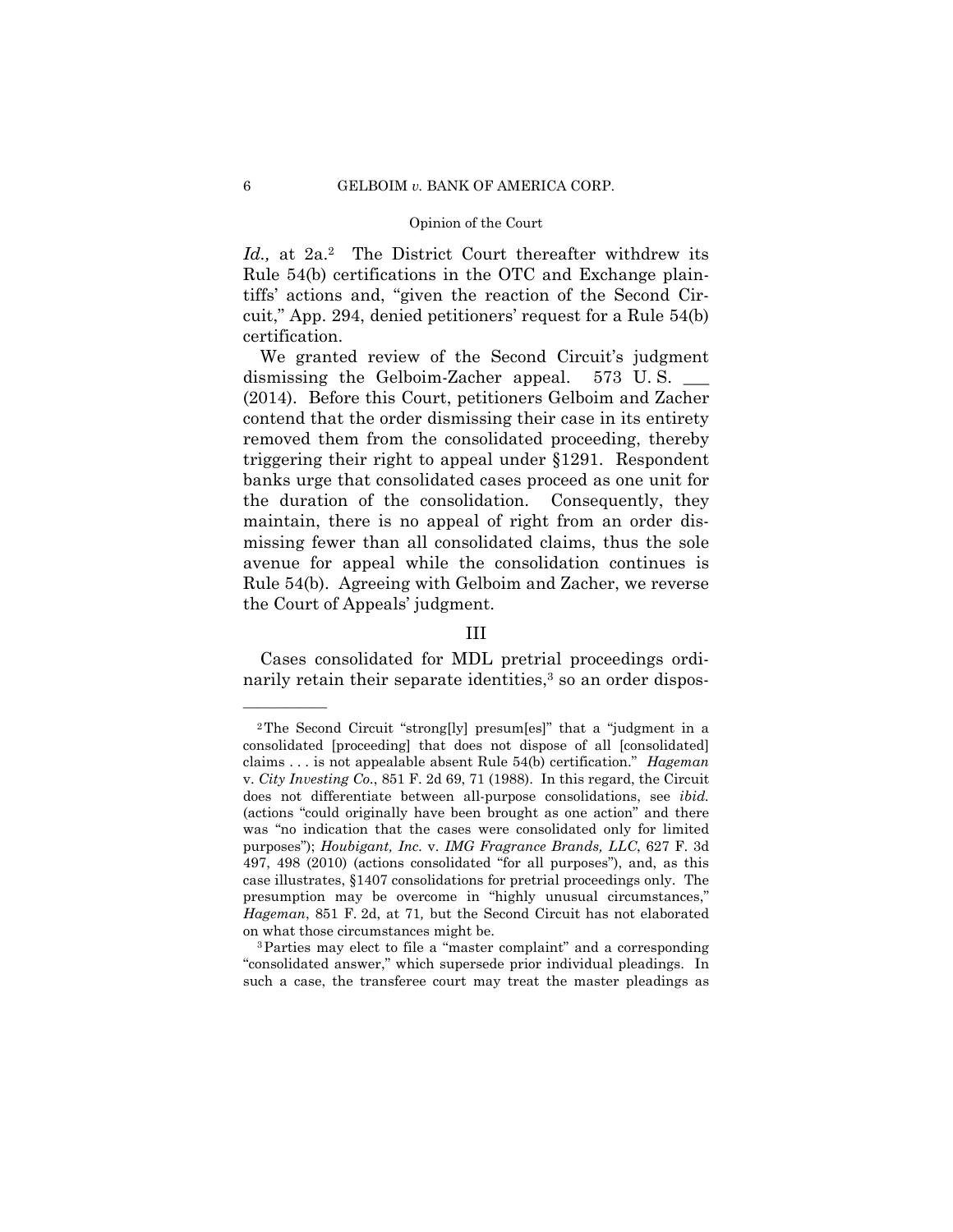ing of one of the discrete cases in its entirety should qualify under §1291 as an appealable final decision. Section 1407 refers to individual "actions" which may be transferred to a single district court, not to any monolithic multidistrict "action" created by transfer. See *Lexecon Inc.*  v. *Milberg Weiss Bershad Hynes & Lerach*, 523 U. S. 26, 37 (1998) (§1407 does not "imbu[e] transferred actions with some new and distinctive ... character").<sup>4</sup> And Congress anticipated that, during the pendency of pretrial proceedings, final decisions might be rendered in one or more of the actions consolidated pursuant to §1407. It specified that "at or before the conclusion of . . . pretrial proceedings," each of the transferred actions must be remanded to the originating district "*unless [the action] shall have been previously terminated*." §1407(a) (emphasis added).

The District Court's order dismissing the Gelboim-Zacher complaint for lack of antitrust injury, without leave to amend, had the hallmarks of a final decision. Ruling on the merits of the case, the District Court completed its adjudication of petitioners' complaint and terminated their action. As a result of the District Court's disposition, petitioners are no longer participants in the consolidated proceedings. Nothing about the initial consolidation of their civil action with other cases in the

merging the discrete actions for the duration of the MDL pretrial proceedings. *In re Refrigerant Compressors Antitrust Litigation*, 731 F. 3d 586, 590–592 (CA6 2013). No merger occurs, however, when "the master complaint is not meant to be a pleading with legal effect but only an administrative summary of the claims brought by all the plaintiffs." *Id.*, at 590.<br><sup>4</sup>We express no opinion on whether an order deciding one of multiple

cases combined in an all-purpose consolidation qualifies under §1291 as a final decision appealable of right. See *Brown* v. *United States*, 976 F. 2d 1104, 1107 (CA7 1992) (cases consolidated for all purposes "become a single judicial unit," but where the consolidation is for limited purposes only, "a decision disposing of all the claims in only one of the cases is a final decision subject to immediate appeal").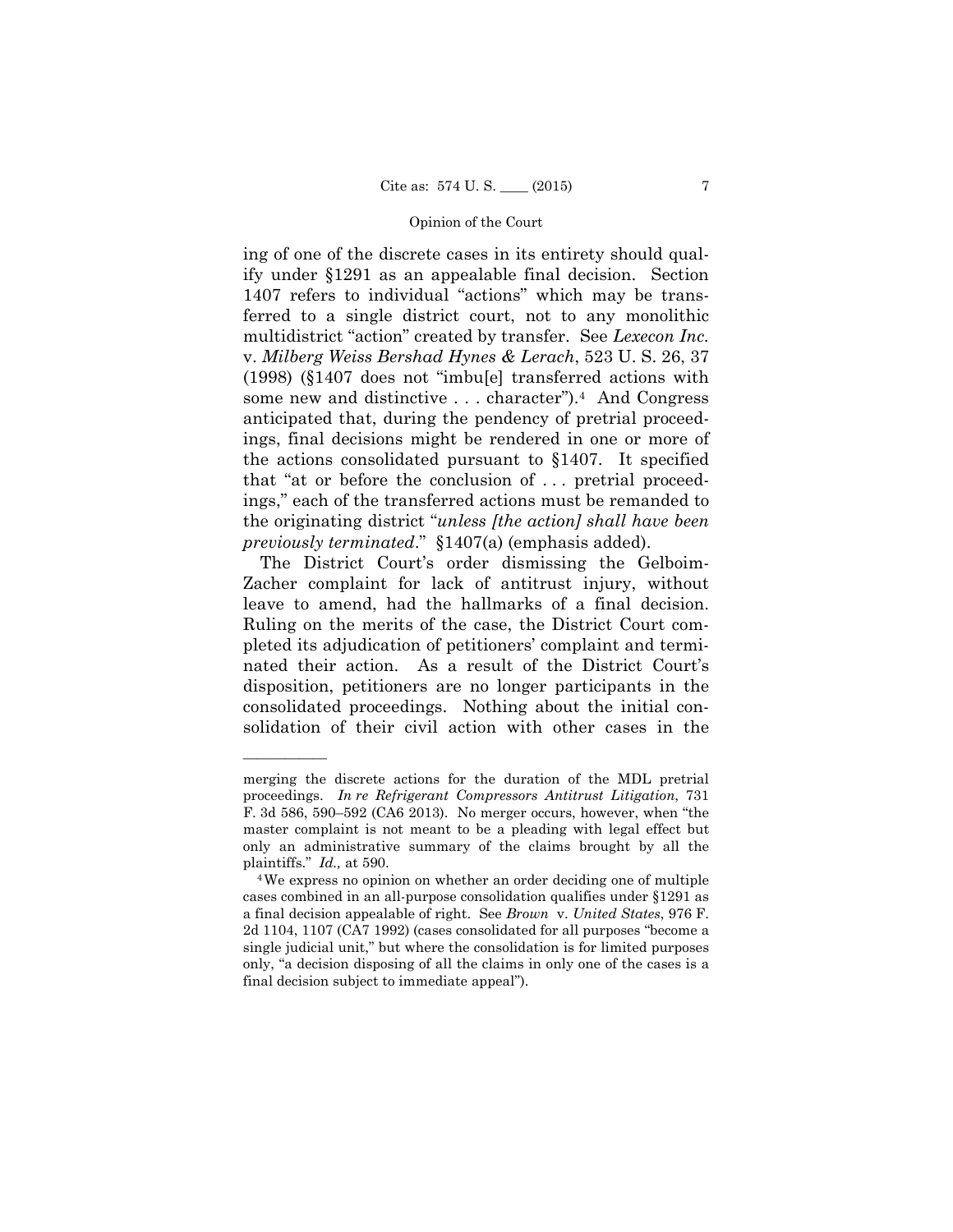LIBOR MDL renders the dismissal of their complaint in any way tentative or incomplete. As is ordinarily the case, the §1407 consolidation offered convenience for the parties and promoted efficient judicial administration, but did not meld the Gelboim-Zacher action and others in the MDL into a single unit. Cf. *supra,* at 6, n. 3.5

The banks' view that, in a §1407 consolidation, no appeal of right accrues until the consolidation ends would leave plaintiffs like Gelboim and Zacher in a quandary about the proper timing of their appeals. Under Federal Rule of Appellate Procedure 4, which this Court has called "jurisdictional," *Bowles* v. *Russell*, 551 U. S. 205, 209 (2007), a notice of appeal in a civil case must be filed "within 30 days after entry of the judgment or order appealed from," Rule  $4(a)(1)(A)$ . If plaintiffs whose actions have been dismissed with prejudice by a district court must await the termination of pretrial proceedings in all consolidated cases, what event or order would start the 30 day clock? When pretrial consolidation concludes, there may be no occasion for the entry of any judgment. Orders may issue returning cases to their originating courts, $6$  but an order of that genre would not qualify as the dispositive

<sup>5</sup> In delineating the narrow scope of the "collateral-order" doctrine, we have cautioned against permitting piecemeal, *prejudgment* appeals. Those admonitions, cited by the banks, Brief for Respondents 18–19, are not pertinent here. Under the collateral order doctrine, an order may be deemed "final" if it disposes of a matter "separable from, and collateral to" the merits of the main proceeding, "too important to be denied review," and "too independent of the cause itself to require that appellate consideration be deferred until the whole case is adjudicated." *Cohen* v. *Beneficial Industrial Loan Corp.,* 337 U. S. 541, 546 (1949). The order dismissing the Gelboim-Zacher complaint in its entirety was in no sense "collateral," *i.e.*, "independent of the cause itself." Scarcely a *prejudgment* ruling, the dismissal order left nothing still pending

decision in the District Court.<br><sup>6</sup> In fact, "[f]ew cases [consolidated pursuant to §1407] are remanded for trial; most multidistrict litigation is settled in the transferee court." Manual for Complex Litigation §20.132, p. 223 (4th ed. 2004).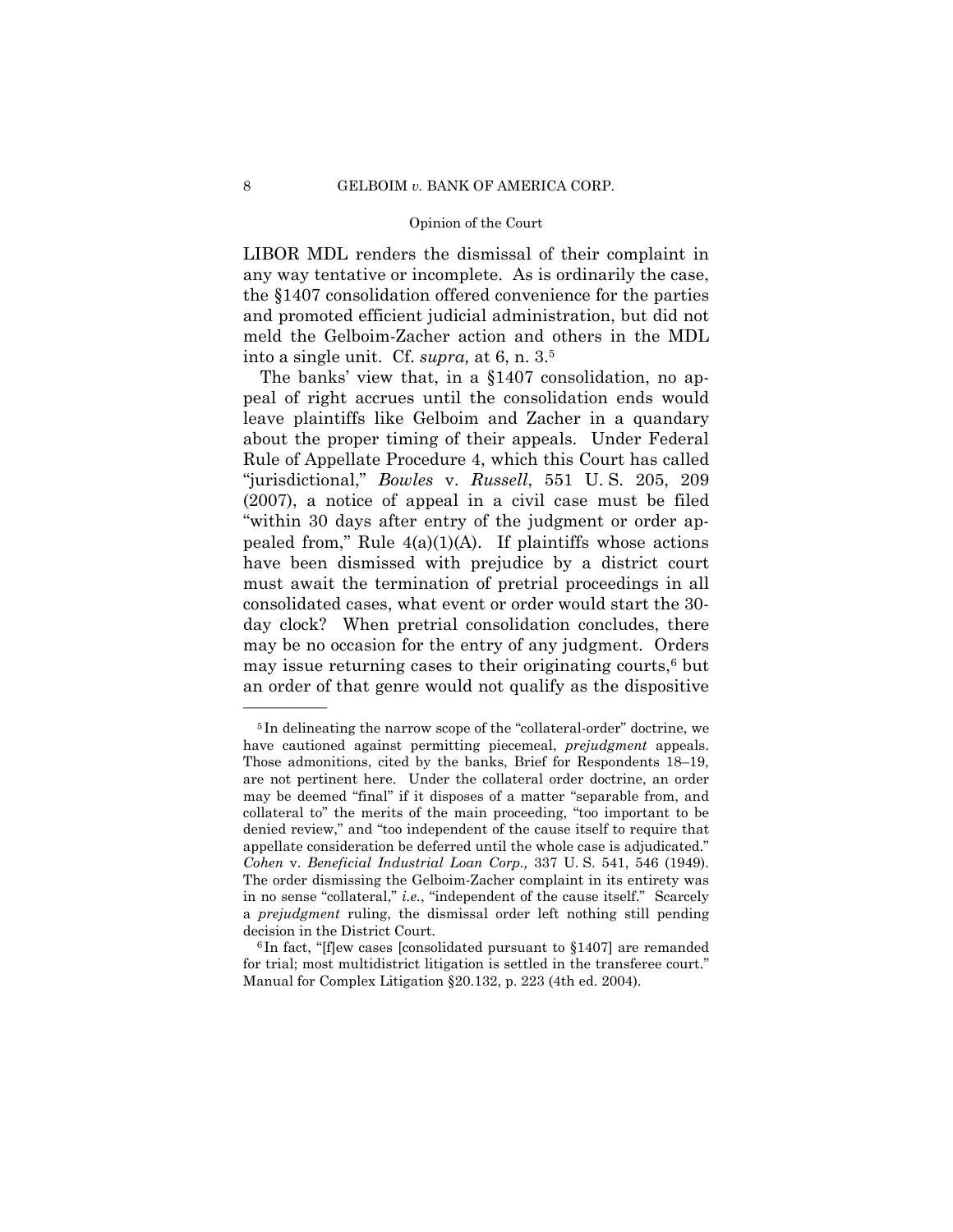ruling Gelboim and Zacher seek to overturn on appeal. And surely would-be appellants need not await final disposition of all cases in their originating districts, long after pretrial consolidation under §1407 could even arguably justify treating the cases as a judicial unit.

The sensible solution to the appeal-clock trigger is evident: When the transferee court overseeing pretrial proceedings in multidistrict litigation grants a defendant's dispositive motion "on all issues in some transferred cases, [those cases] become immediately appealable . . . while cases where other issues remain would not be appealable at that time." D. Herr, Multidistrict Litigation Manual §9:21, p. 312 (2014).

The banks express concern that plaintiffs with the weakest cases may be positioned to appeal because their complaint states only one claim, while plaintiffs with stronger cases will be unable to appeal simultaneously because they have other claims still pending. Brief for Respondents 46–47. Rule 54(b) attends to this concern. District courts may grant certifications under that Rule, thereby enabling plaintiffs in actions that have not been dismissed in their entirety to pursue immediate appellate review. That is just what happened in this very case. The District Court granted Rule 54(b) certifications to the OTC and Exchange plaintiffs so they could appeal at the same time Gelboim and Zacher could. See *supra,* at 5. And if the MDL court believes that further proceedings might be relevant to a claim a defendant moves to dismiss, the court ordinarily can defer ruling on the motion, thus allowing all plaintiffs to participate in the ongoing MDL proceedings.

While Rule 54(b) can aid parties with multiple-claim complaints—here, the OTC and Exchange plaintiffs, *supra,* at 5—the Rule, properly read, is of no avail to Gelboim and Zacher. Rule 54(b) addresses orders finally adjudicating fewer than all claims presented in a civil action complaint. It "does not apply to a single claim